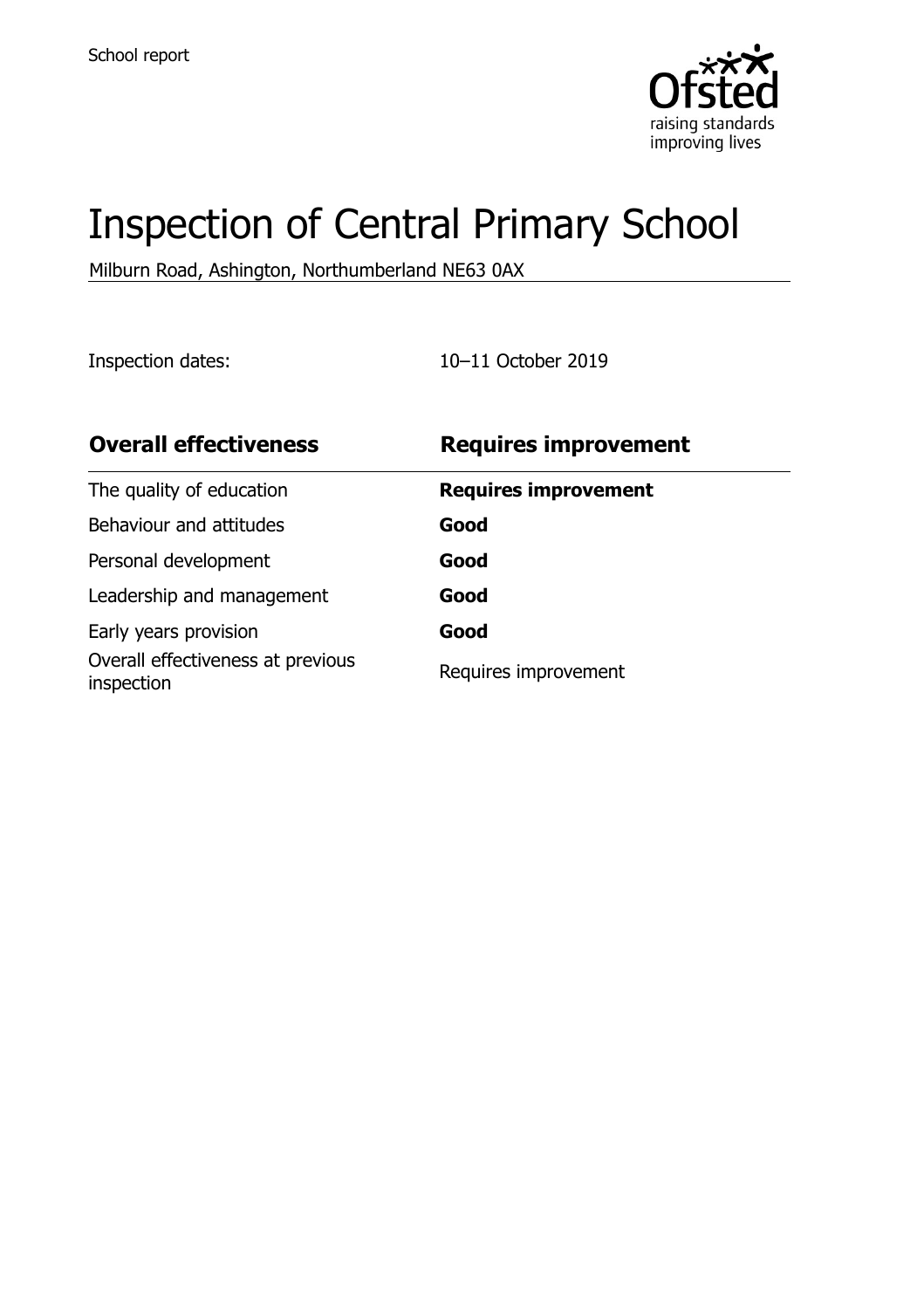

# **What is it like to attend this school?**

Pupils are happy and enjoy school. They told us that this school has improved a lot over the past year. Pupils say teachers expect them to work hard and behave well so that they can succeed. Pupils rise to this challenge.

There is a calm atmosphere around the school. Pupils appreciate the strong support they receive within a nurturing environment. They say that they are taught how to keep themselves in a 'calm place'. This helps them to manage their feelings and behaviour. Pupils show respect to one another and adults in school.

Warm and positive relationships exist within the school. Pupils talk with pride about the school values, for example resilience, teamwork & self-motivation. Pupils say that they enjoy socialising at the breakfast club. They can also attend a range of sporting activities after school.

Pupils say that they learn how to stay safe, including on the internet. They say that bullying is not a problem. Teachers listen to concerns and take actions to resolve any behaviour issues.

#### **What does the school do well and what does it need to do better?**

A new head of school has joined Central Primary since the last inspection. She knows the school's strengths and weaknesses well. Alongside the executive principal, she has appointed many new teachers and experienced leaders. Leaders have tackled the identified weaknesses with a sense of urgency. They have set the school on a direct course of improvement and created a climate where pupils can thrive. Pupils respect others, behave well and want to achieve. Whilst leaders' intent is clear, it is too soon to see the impact of their work on pupils' achievement. By the end of Year 6 too many pupils do not achieve well. Many enter secondary school without the expected standard in reading, writing and mathematics.

Children achieve well in the early years. Children are happy and confident because relationships with adults are strong. The leader of early years joined the school at the start of last academic year. She has made significant improvements to the early years curriculum. Children develop their knowledge and skills through purposeful activities. Staff plan ways for children to revisit the curriculum areas. This helps children to remember their learning. Children enter Year 1 with the skills that they need to be successful at key stage 1.

The leader of phonics has transformed the curriculum for phonics over the past year. Staff teach phonics well. Pupils read with confidence. They read books which have letters and sounds to match those they already know. Pupils' outcomes in phonics have improved. They are above the national average now by the end of Years 1 and 2. Pupils' outcomes in reading at the end of key stage 2 have been below average over time. This year, pupils who need to catch up have appropriate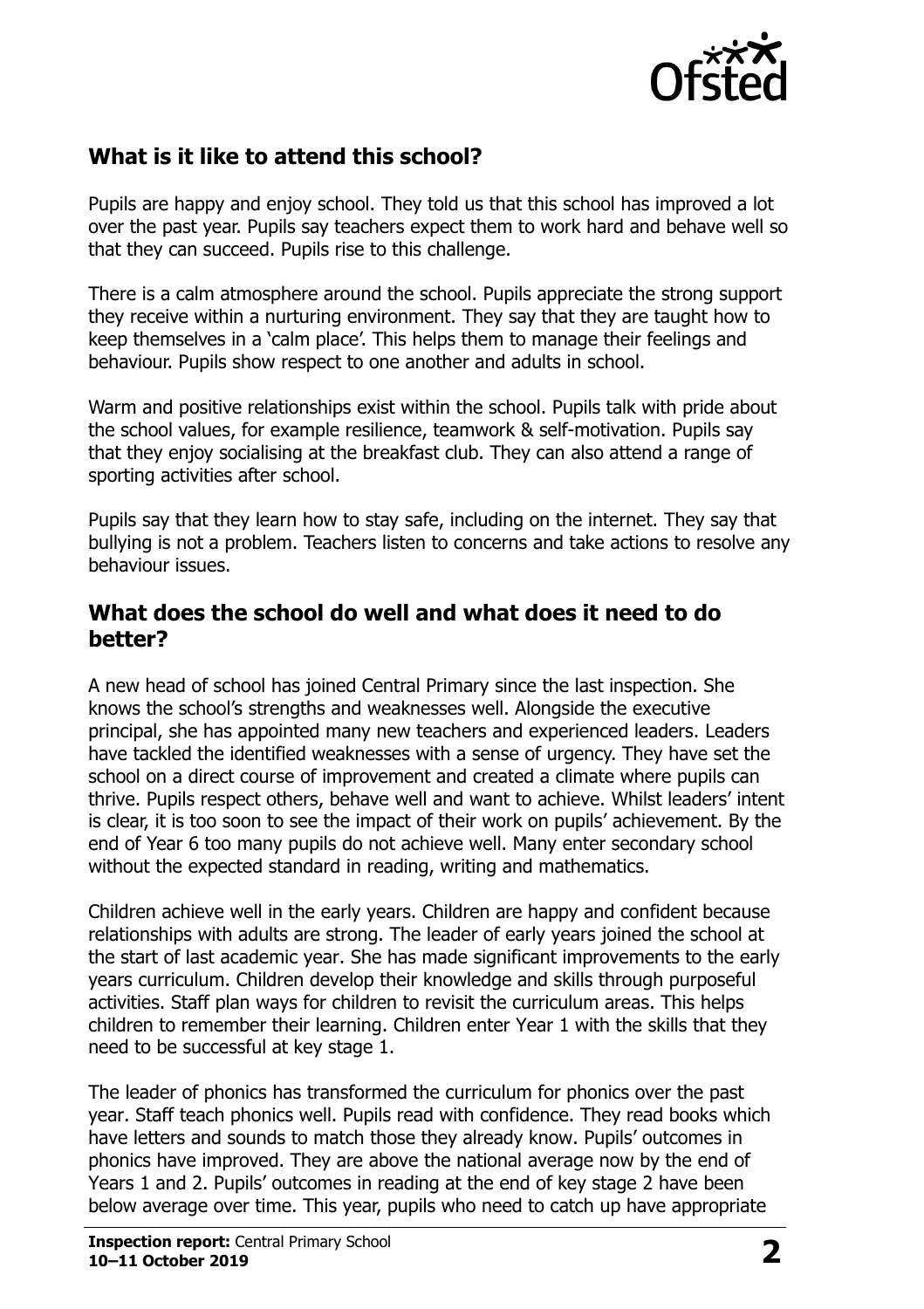

extra sessions. It is too early to see the difference this is making to pupils' reading outcomes.

Leaders of English and mathematics have improved these subjects over the past year. They have identified where pupils have had historical underachievement. Pupils are now revisiting the curriculum to catch up when they have gaps in their knowledge. Focused teaching is ensuring that pupils who have fallen behind get extra support. However, attainment at the end of key stage 2 in 2019 remained below the national average in reading, writing and mathematics.

Leaders are ambitious for the curriculum beyond English and mathematics for all pupils. Recently appointed leaders have expertise in their subjects. Teachers now make sure that each session they plan fits into a whole series of lessons. However, pupils have not benefited from this approach to curriculum planning over time. As a result, pupils do not have detailed knowledge and skills across the curriculum.

Pupils with special educational needs and/or disabilities (SEND) receive appropriate support. The leader of SEND joined the school in September 2018. He checks that teachers understand the barriers to learning for all pupils with SEND. He makes sure that pupils with SEND receive the targeted support they need. As a result, pupils with SEND can access learning within the classroom.

The attendance officer works well with other leaders and parents. Pupils' attendance has improved, including for pupils who are often absent from school. Attendance is now broadly in line with the national average. Some pupils miss too many days because they take holidays during term time. Leaders take a firm stance on tackling this matter, including issuing fines. As a result of absence, pupils find it difficult to build on what they remember from previous learning.

# **Safeguarding**

The arrangements for safeguarding are effective.

The designated safeguarding lead works with vulnerable pupils and their families. She liaises with external agencies to provide families with guidance and support. Staff training helps them to recognise any signs that a pupil may be at risk of harm. Staff are aware of their duty to record and report these concerns. Pupils are confident that there is always a member of staff that they can talk to if they have a concern. The curriculum includes ways for pupils to learn how to keep themselves safe. This includes when they use the internet.

# **What does the school need to do to improve?**

# **(Information for the school and appropriate authority)**

■ Leaders plan all curriculum subjects to build pupils' knowledge and skills. However, leaders have only recently implemented this. Most pupils have not benefited from this approach to all curriculum subjects over time. Leaders and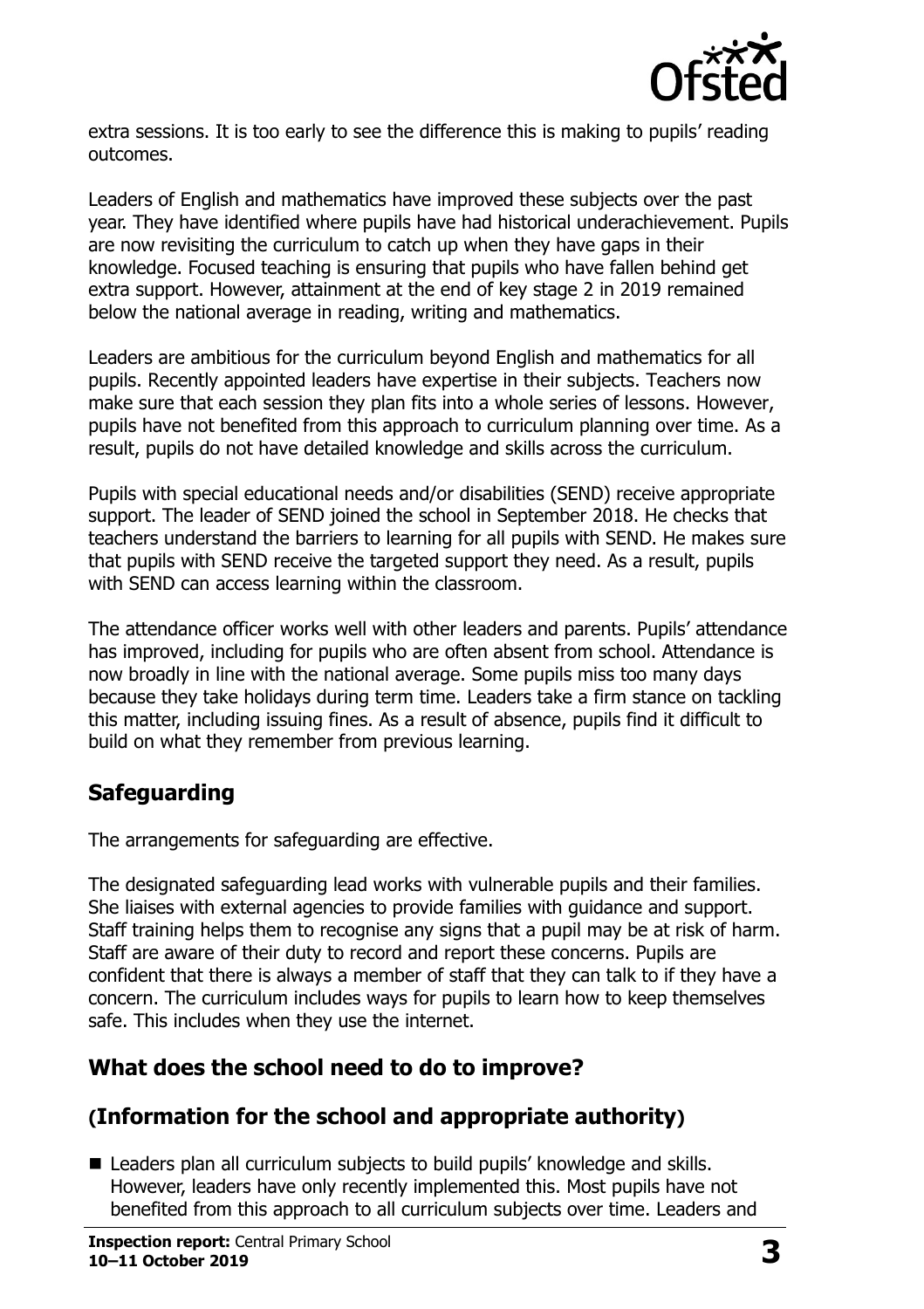

teachers need to build on what they have started to ensure that the pupils in key stages 1 and 2 achieve the best possible outcomes in all areas of the curriculum.

- Historical weaknesses in the school's curriculum for English and mathematics have resulted in too few pupils starting secondary school at the expected and higher standard for their age. Leaders need to continue to address this legacy and ensure that pupils who need to catch up do so quickly.
- Leaders, including governors, have worked hard to improve attendance since the last inspection, including for those pupils who are persistently absent from school. Leaders need to improve attendance further by continuing to tackle the number of holidays taken during term time. Pupils need to attend school more regularly to reduce the gaps in their knowledge over time.

### **How can I feed back my views?**

You can use [Ofsted Parent View](http://parentview.ofsted.gov.uk/) to give Ofsted your opinion on your child's school, or to find out what other parents and carers think. We use Ofsted Parent View information when deciding which schools to inspect, when to inspect them and as part of their inspection.

The Department for Education has further quidance on how to complain about a school.

If you're not happy with the inspection or the report, you can [complain to Ofsted.](http://www.gov.uk/complain-ofsted-report)

#### **Further information**

You can search for [published performance information](http://www.compare-school-performance.service.gov.uk/) about the school.

In the report, '[disadvantaged pupils](http://www.gov.uk/guidance/pupil-premium-information-for-schools-and-alternative-provision-settings)' refers to those pupils who attract government pupil premium funding: pupils claiming free school meals at any point in the last six years and pupils in care or who left care through adoption or another formal route.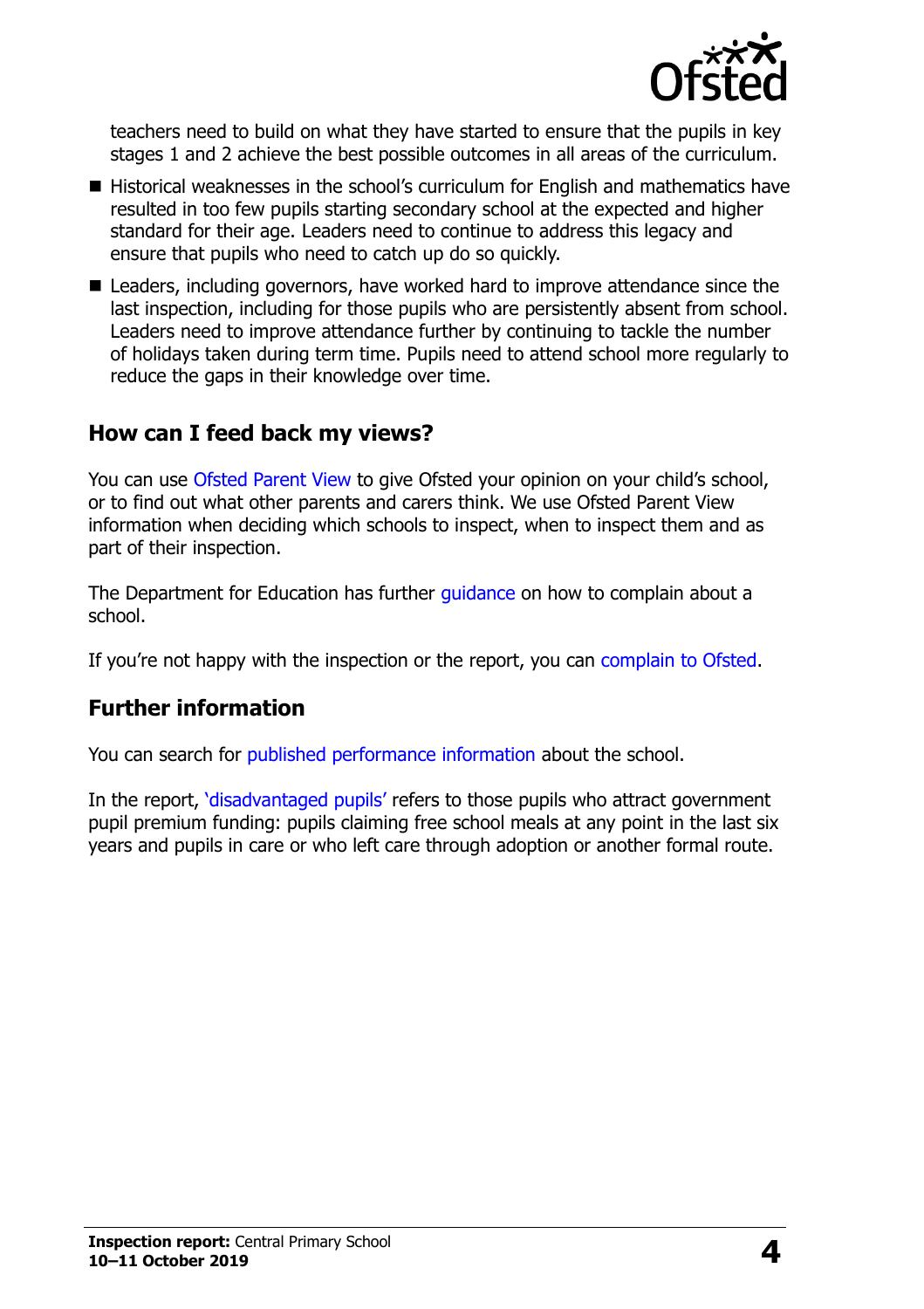

# **School details**

| Unique reference number             | 131021                   |
|-------------------------------------|--------------------------|
| <b>Local authority</b>              | Northumberland           |
| <b>Inspection number</b>            | 10110580                 |
| <b>Type of school</b>               | Primary                  |
| <b>School category</b>              | Maintained               |
| Age range of pupils                 | $2$ to $11$              |
| <b>Gender of pupils</b>             | Mixed                    |
| Number of pupils on the school roll | 810                      |
| <b>Appropriate authority</b>        | The governing body       |
| <b>Chair of governing body</b>      | Louise Rule              |
| <b>Executive Principal</b>          | <b>Andrew Roberts</b>    |
| Website                             | www.centralprimary.co.uk |
| Date of previous inspection         | 6-7 July 2017            |

# **Information about this school**

- The school is a larger-than-average-sized primary school. It is federated with Bothal Primary school.
- A new head of school was appointed in September 2018
- $\blacksquare$  There have been 21 changes to staffing since the previous inspection. This includes the appointment of new teachers and leaders.
- The school has a Nursery provision and provides full- and part-time places. The school provides places for children who are two years old.
- The proportion of disadvantaged pupils is above the national average.
- The proportion of pupils with an education, health and care plan is below the national average. The proportion of pupils who receive support for their special educational needs is above average.

# **Information about this inspection**

We carried out this inspection under section 5 of the Education Act 2005.

■ We met with the head of school, the executive principal, deputy and assistant headteachers, the special educational needs coordinator, curriculum leaders and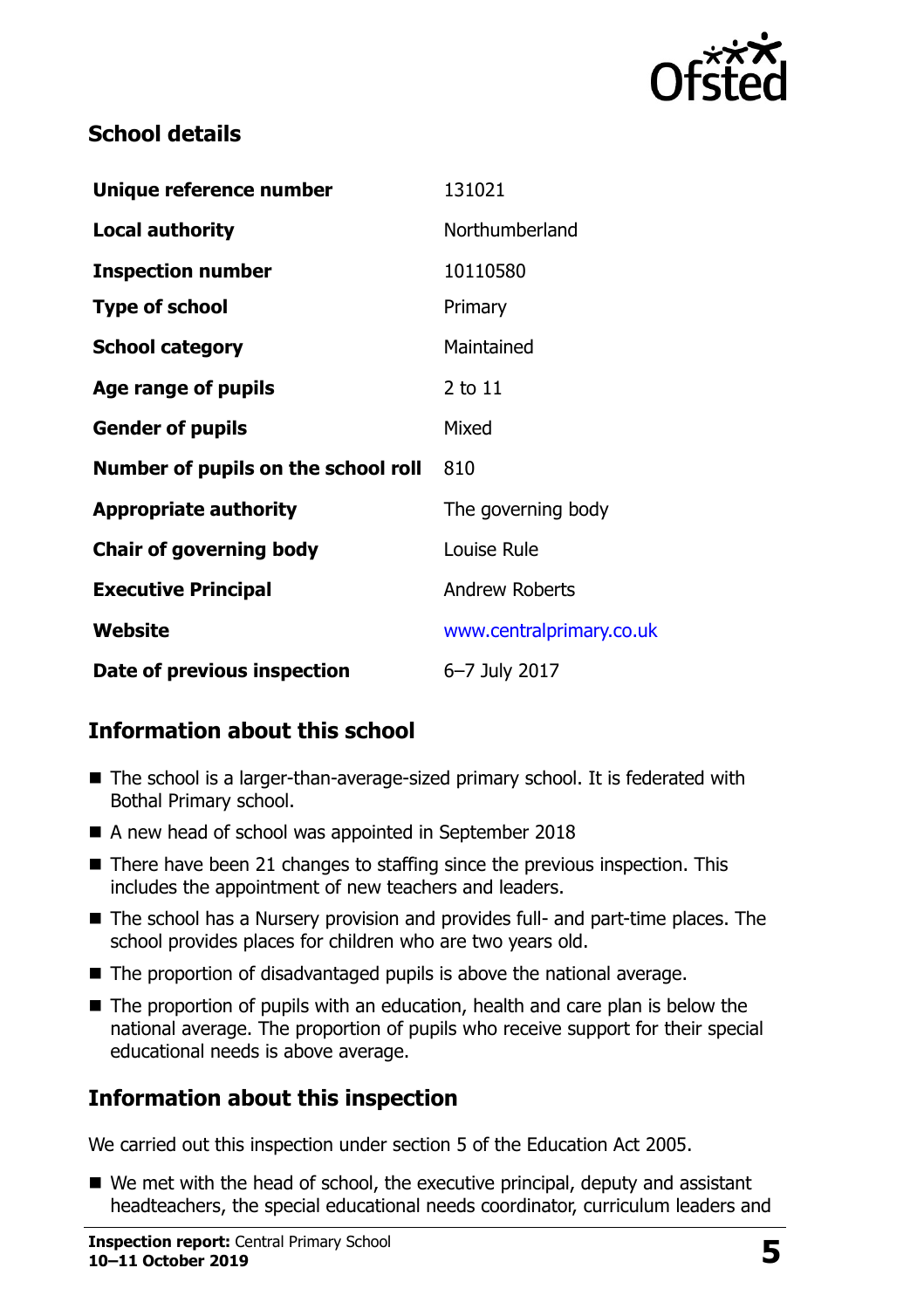

the attendance officer. I met with the school improvement officer, the primary commissioner for the local authority, the chair and members of the governing board.

- We closely focused on reading, mathematics, science and history in this inspection. We visited lessons and talked to some of the pupils and teachers from the lessons. We met with senior and curriculum leaders and we looked at pupils' work in books together.
- We checked documents relating to safeguarding. These included training records. We looked at safeguarding policies and procedures. We talked to staff about their role in keeping pupils safe. I met with the designated safeguarding lead.
- We checked recorded behaviour incidents, including leaders' actions to resolve any issues. Attendance and exclusion rates were also considered.
- We observed playtime and lunchtime. We talked to children about what it is like to be a pupil in this school.
- $\blacksquare$  We met with staff to discuss the training they have received, the support they have from leaders and how workload is managed.
- We took account of the 43 responses to Ofsted online questionnaire, Parent View, including free-text comments.

#### **Inspection team**

| Alison Aitchison, lead inspector | Her Majesty's Inspector |
|----------------------------------|-------------------------|
| Deborah Ashcroft                 | Ofsted Inspector        |
| Mark Nugent                      | Ofsted Inspector        |
| Gill Wild                        | Ofsted Inspector        |